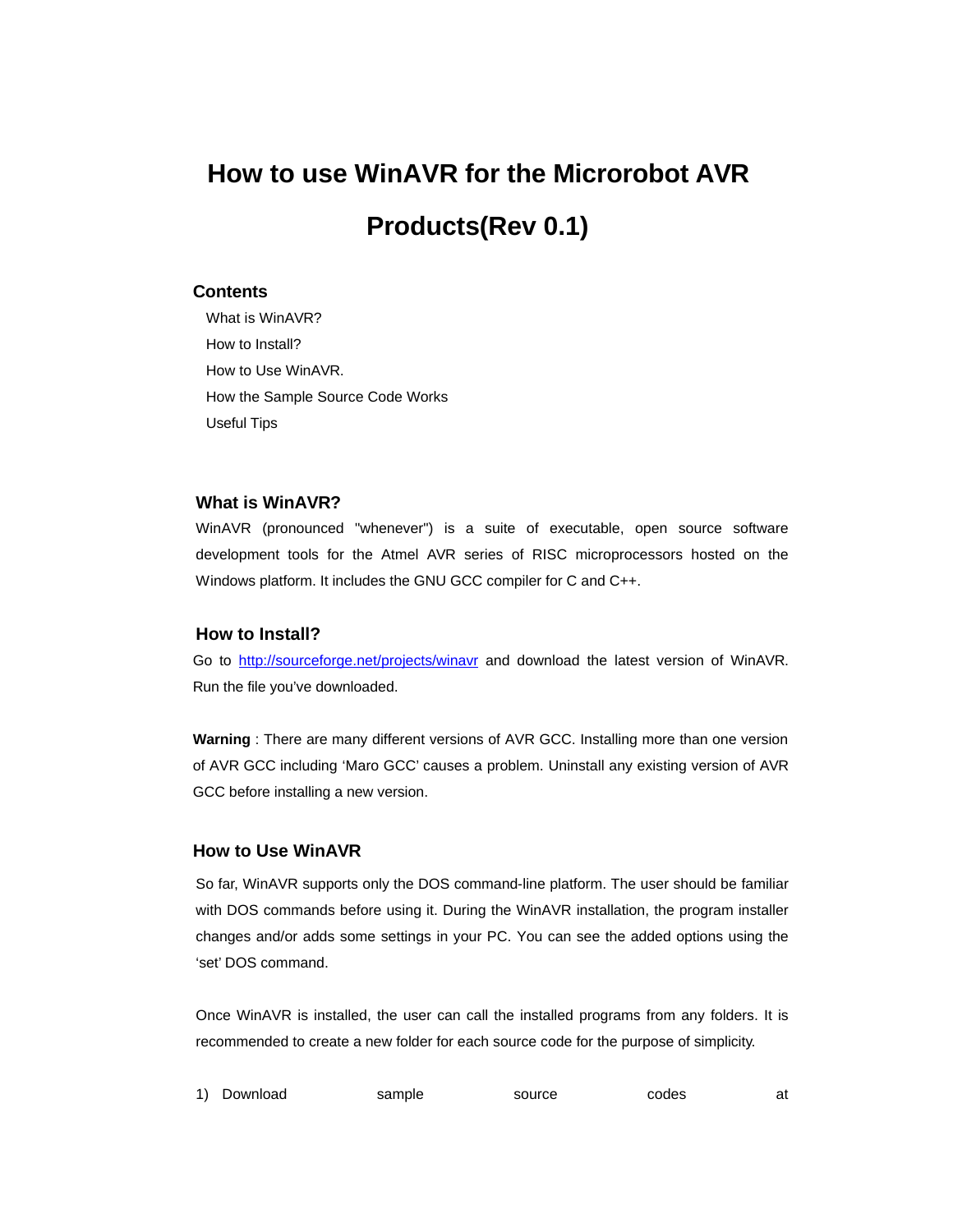http://www.microrobotna.com/download/AVR\_Source\_Codes.zip and copy the file to the WinAVR folder and unzip it.

2) The following folders are created in the C:\WinAVR\AVR\_Source\_Codes\. The folders are named after the CPU boards. Inchworm(AT90S4433) Inchworm(Maro\_GCC) Inchworm(mega) MR8 MR16 MR161 MR162 MR163 MR2313 MR4433 MR8515 MR8535(AT90S) MR8535(mega) MR-Servo8 Owl\_Robot(AT90S4433) Owl\_Robot(Maro\_GCC) Owl\_Robot(mega) Note: In the future, there might be some more folders.

Refer to Owl\_Robot(mega) or Inchworm(mega) source for the MR-SERVO8 board.

Each folder contains three or more files. The following is the MR2313 folder's contents.

makefile MR2313.c MR2313.hex (Note: The name 'MR2313' above varies in each folder.)

. . .

All three files are text format files. You can open them and see the contents.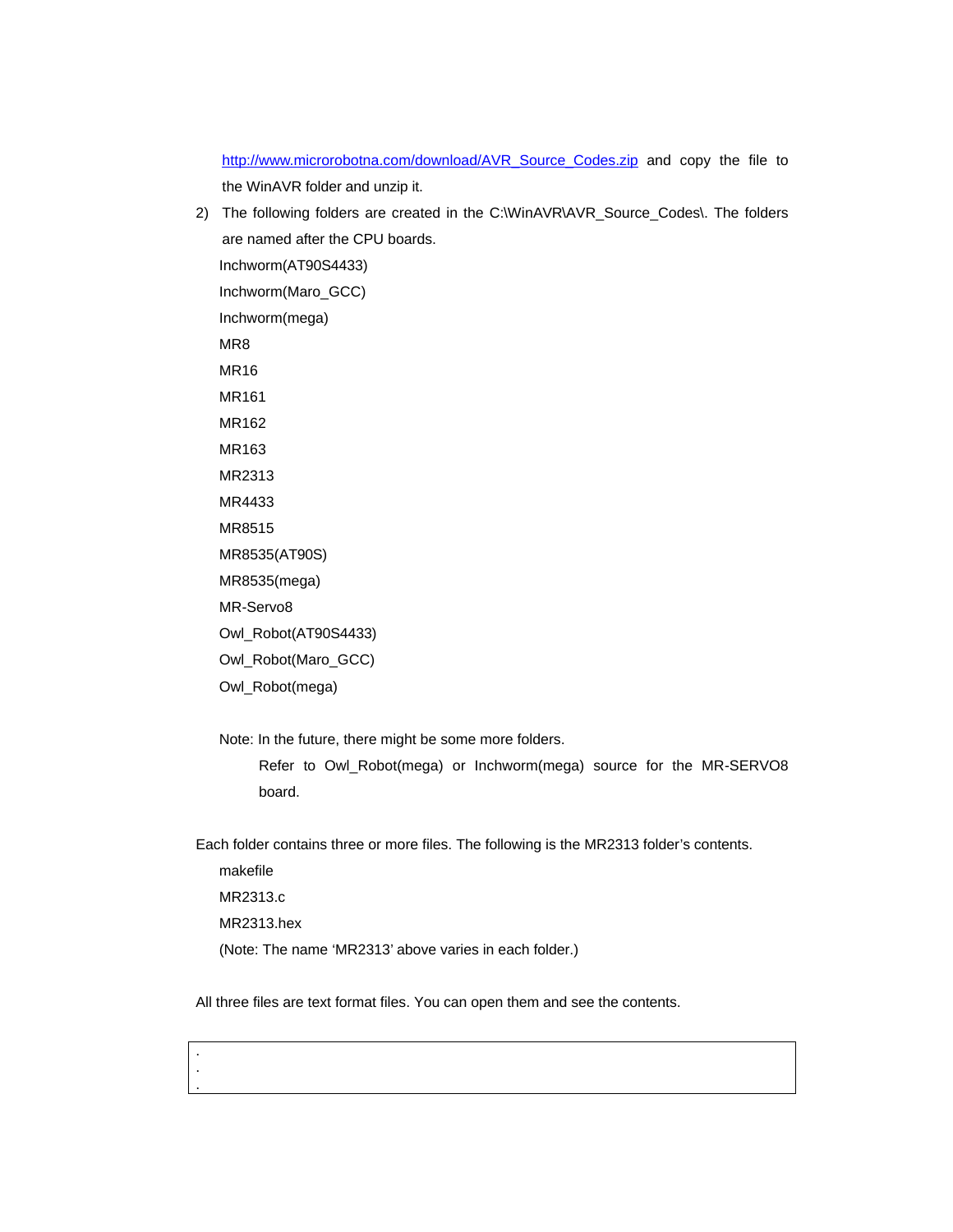```
# MCU name
#MCU = at90s8515
#MCU = at90s8535
#MCU = at90s4433
MCU = at90s2313
#MCU = atmega163
# Output format. (can be srec, ihex, binary)
FORMAT = <i>i</i>hex# Target file name (without extension).
TARGE = MR2313# Optimization level, can be [0, 1, 2, 3, s]. 0 turns off optimization.
# (Note: 3 is not always the best optimization level. See avr-libc FAQ.)
OPT = 1\#OPT = s.
.
.
```
The portion of code above is a sample from a 'makefile'. This is the only area you might consider modifying.

MCU = Your CPU Name.

FORMAT = ihex (Do not change.)

- TARGET = Your source code name without extension. If you create new source code and want to compile it, you have to change this entry to your source file name.
- OPT = 1 (Change at your own risk. In certain cases, this optimization option may cause unpredictable results. In that case, try other options.)

| File: MR2313.C                                               |
|--------------------------------------------------------------|
| * Description: Turns on and off all the ports every 0.5 sec. |
| * X-tal frequency = 8 MHz                                    |
|                                                              |
| * MICROROBOT NA Inc.(www.microrobotna.com)                   |
| * Free Open Source. Free as in 'Free beer'.                  |
| * You can do whatever you want with this stuff.              |
| * Don't even worry about buying a beer. ~ ha ha              |
| * - James Jeong.                                             |
|                                                              |
|                                                              |
| #include $\langle$ avr/io.h                                  |
|                                                              |
| #define LED1<br>PB <sub>5</sub>                              |
| typedef unsigned char byte;                                  |
| typedef unsigned int word;                                   |
|                                                              |
| // 1msec UNIT delay function                                 |
| void delay_1ms(unsigned int i)                               |
|                                                              |
| word i:                                                      |
| while $(i-)$                                                 |
|                                                              |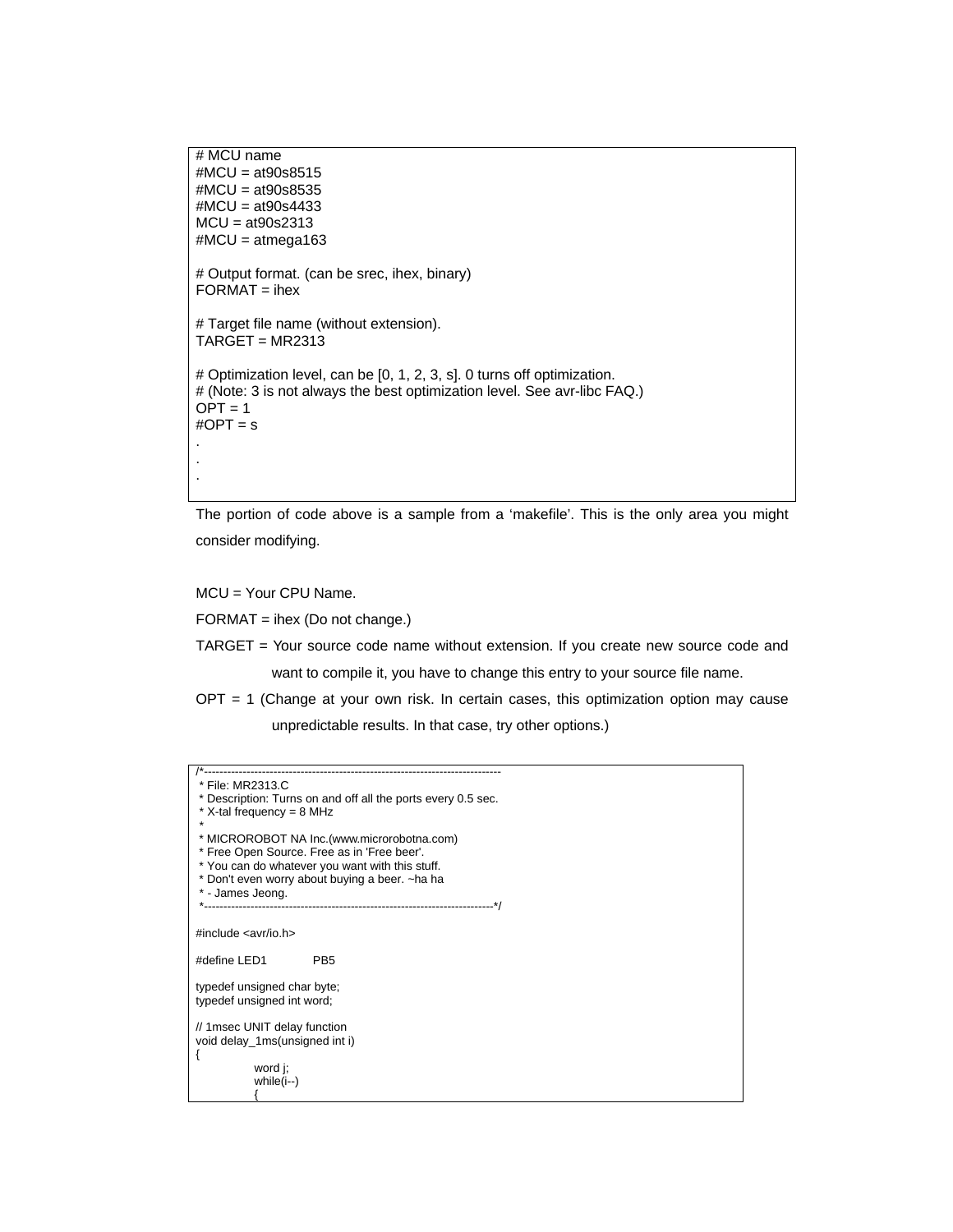```
j=14268; // 10Mhz Exteranl Crystal
                          while(j--);
            }
}
void ports_init(void)
{
             DDRB = 0xff; //Configures PORTB as an output port.<br>DDRD = 0xff; //Configures PORTD as an output port.
                                      //Configures PORTD as an output port.
}
void ports_set(void)
{
             PORTB = 0xff; //Outputs 0xff to PORTB.<br>PORTD = 0xff; //Outputs 0xff to PORTD.
                                      //Outputs 0xff to PORTD.
}
void ports_clear(void)
{
             PORTB = 0; //Outputs 0 to PORTB.<br>PORTD = 0; //Outputs 0 to PORTD.
                                      //Outputs 0 to PORTD.
}
void start_signal(void)
{
             byte c;
             for(c=5; c>0; --c)
             {
                          PORTB &= ~_BV(LED1); // Bit clear.= Turn On LED1.
                          delay_1ms(20); // 0.2 sec delay.
                          PORTB |= _BV(LED1); // Bit set.= Turn Off LED1.
                         delay_1ms(20); \frac{1}{10} 0.2 sec delay.
            }
}
int main(void)
{
             ports_init();//Ports Initialization
             start_signal(); // Toggle LED1 five times.
             while(1) \quad // Keeps toggling all ports every 0.5 sec.
             {
                         ports_set();
                         delay_1ms(50);
                         ports_clear();
                          delay_1ms(50);
            }
}
```
The above is example source code.

- 3) Launch the DOS command line platform.
- 4) Go to your WinAVR directory and select the folder which is the same as your board name.
- 5) Type the command below and press 'Enter' to compile the source code.

#### **make all**

6) Launch the PonyProg2000 program and download the generated .hex file to your board. (Refer to 'How to use PonyProg for Microrobot AVR Products(Eng).pdf' for details.)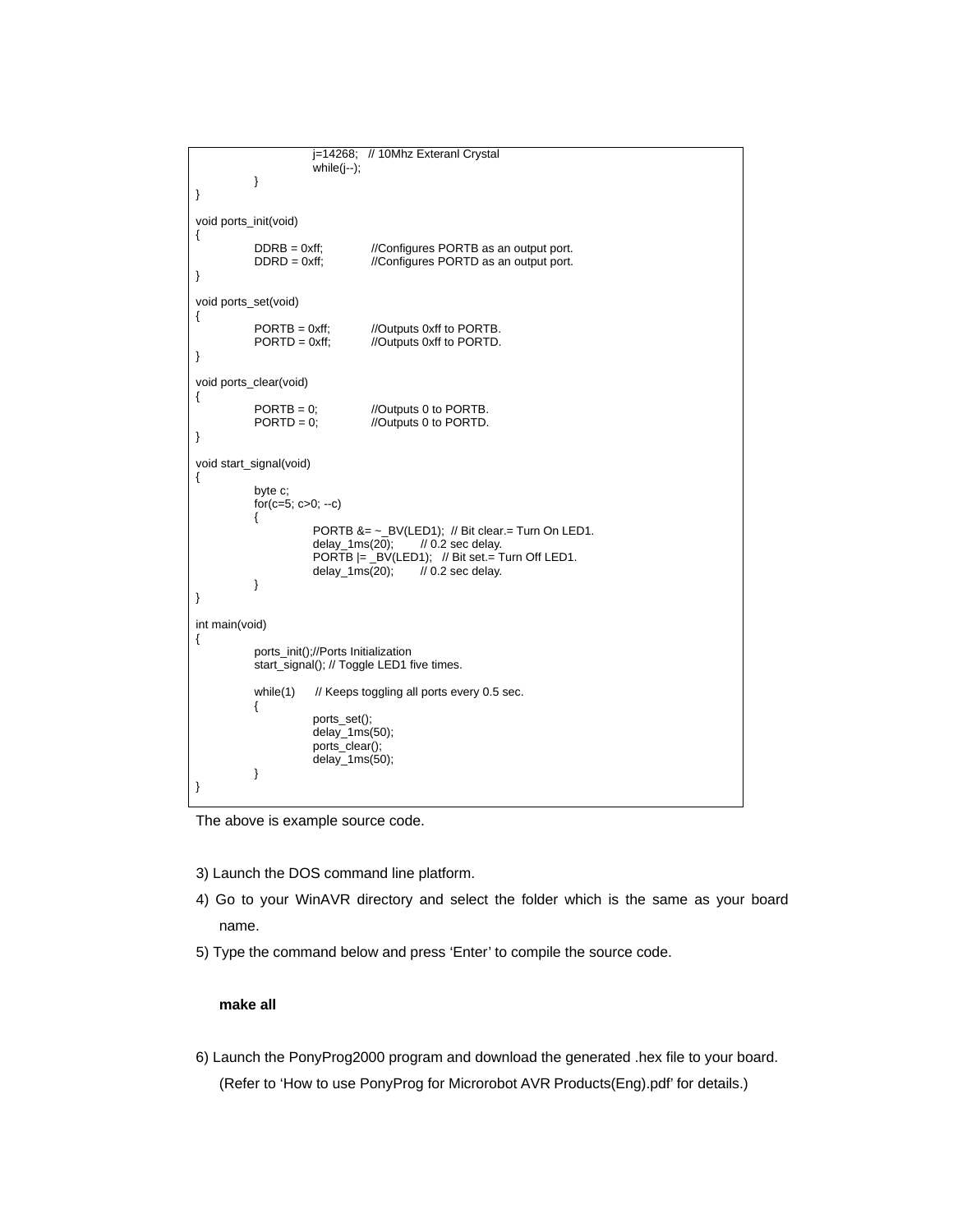7) To erase the files generated by the compiler, use the following command :

#### **make clean**

#### **How the Sample Source Code Works**

All the sample codes are basically the same. Once the program is run on the CPU board, LED1 is toggled 5 times every 0.2 sec and all the ports are continuously toggled every 0.5 sec. Actually LED1 is a downloading indicator but it can also be used as a general purpose LED with a jumper block. After downloading the .hex file, disconnect the cable from the board and short pins 8 and 10 on the downloading header. This connects LED1 to the MOSI pin (usually PB5). Refer to Fig 1 and Fig 2 below.